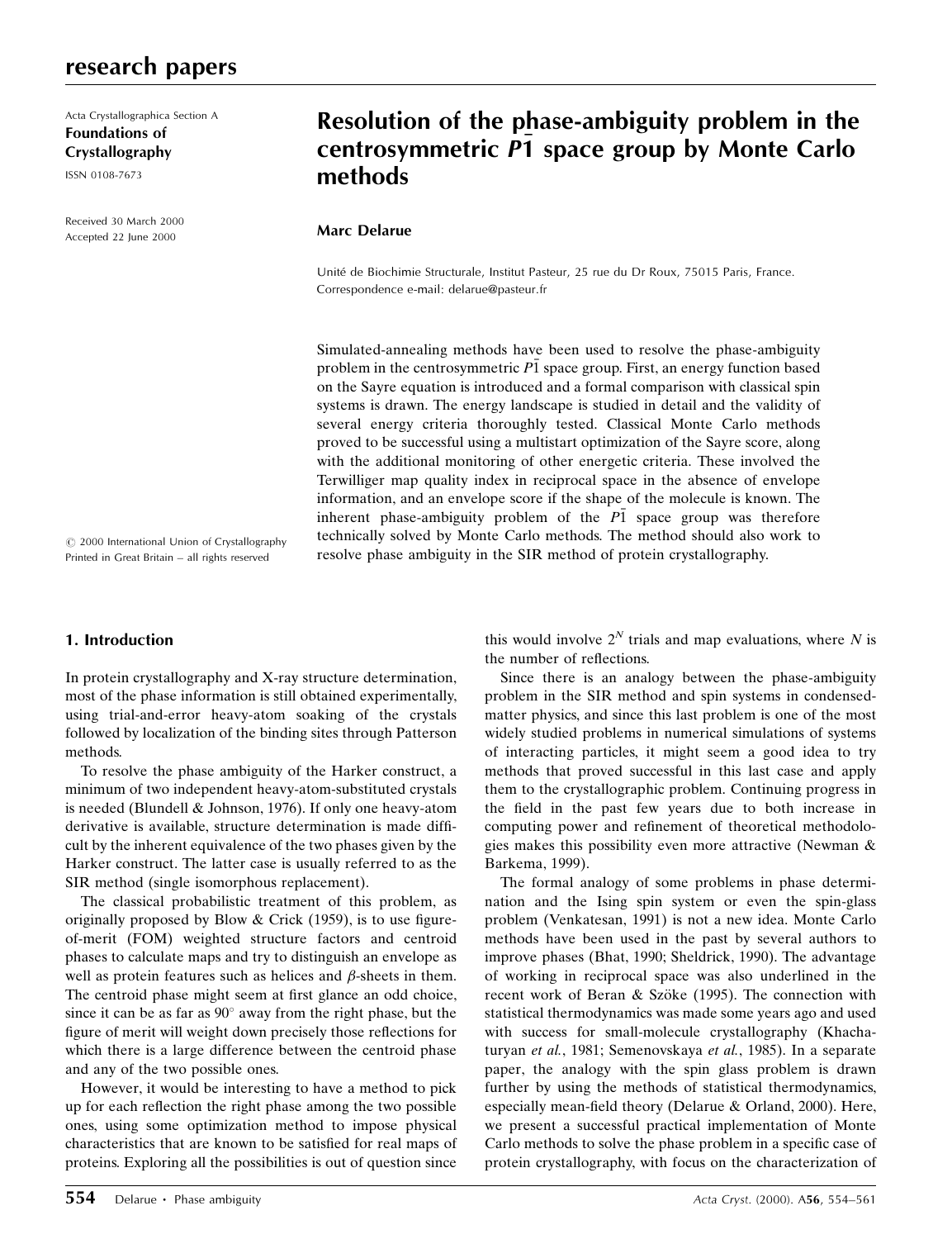the energy landscape. Special attention is devoted to testing recently developed variants of the simulated-annealing protocol to resolve phase ambiguity in the  $P\bar{1}$  centrosymmetric space group.

The main difficulty encountered in this work is the definition of an effective energy function to be minimized. Following others (Weinzierl et al., 1969; Coulter, 1971; Hendrickson, 1971; Main, 1990; Giacovazzo et al., 1994; Mukherjee & Woolfson, 1995), the work described here originally focused on the application of the Sayre equation (Sayre, 1952). This is very similar in spirit to the recent work of Chen & Su (2000), who employed the Sayre equation and simulated-annealing methods to solve the phase problem for small-molecule crystals (up to 126 non-H atoms). Here, it is performed on a small protein, rubredoxin; it soon appeared necessary to go beyond the Sayre equation and investigate other energy terms, expressed in reciprocal space, that reflect different physical criteria characterizing real electron-density maps.

#### 2. Theory and methods

#### 2.1. Choice of the space group

Instead of working with a real SIR case in a specific space group, the centrosymmetric space group  $P\overline{1}$  was chosen, where all structure factors are real, the phases being restricted to take one of the two values  $0$  and  $180^\circ$ . The analogy with spin systems is then even more striking. Furthermore, this system is far less unnatural than it may seem at first glance; indeed, Berg and colleagues were able a few years ago to crystallize an equal mixture of a protein and its enantiomer in space group  $P\bar{1}$  (Berg & Goffeney, 1997); direct methods failed to find the solution of this crystal structure and molecular replacement was used to locate the natural enantiomer in the cell (Zawadzke & Berg, 1993). The protein used by these authors was rubredoxin, a small protein whose unnatural enantiomer was chemically synthesized. The same protein was used here but with calculated structure factors.

#### 2.2. Protein and crystallographic data

The crystallographic coordinates of rubredoxin were taken from the PDB (code 6RXN). The molecule was placed in a cubic P1 cell ( $a = b = c = 45$  Å) and care was taken that the packing was correct, i.e. that no crystallographically equivalent molecule would bump into any other molecule in the cell.

The structure factors were calculated from the atomic coordinates using the CCP4 suite of programs (Collaborative Computational Project, Number 4, 1994). The  $\text{Zn}^{2+}$  metal ion was omitted to avoid any strong bias in the Patterson map and also to meet the condition of equal atoms in the unit cell, which is at the basis of the Sayre equation. For all applications described in this article, the resolution was limited to  $2.5 \text{ Å}$ . The reason why this resolution was chosen, even though the atomicity condition is not expected to hold at this resolution, is that it is close to the resolution usually available for crystals of biological macromolecules; also, Zhang & Main (1990) have

shown that the Sayre equation, when used in conjunction with other density-modification techniques such as histogram matching and solvent flattening, can actually help in phase refinement and extension even at low resolution  $(3 \text{ Å})$ .

In some cases, a random error up to 30% was intentionally added to the calculated structure factors to simulate experimental errors. In this case, the structure-factor amplitudes  $F(\mathbf{h})$  were replaced by  $F(\mathbf{h})[1 + \text{eps rand}(\text{seed})]$ , where rand(iseed) is a random number uniformally distributed between  $-1$  and 1 and eps is the amplitude of the noise (10, 20,  $30\%, \ldots$ ).

#### 2.3. Definition of the energy to minimize

The Sayre equation is the reciprocal-space equivalent of a simple relationship in real space,  $\rho(r) \propto \rho^2(r)$ , which is valid for sharply peaked electron-density maps (the so-called atomicity condition). The Sayre equation reads (Sayre, 1952)

$$
\mathbf{F}(\mathbf{h}) = g(\mathbf{h}) \sum_{\mathbf{k}} \mathbf{F}(\mathbf{k}) \mathbf{F}(\mathbf{h} - \mathbf{k}), \tag{1}
$$

where  $g(\mathbf{h})$  is a resolution-dependent form factor.

Let us call  $\mathbf{F}_s(\mathbf{h})$  the right-hand side of this equation, ignoring the  $g(h)$  form factor.

$$
\mathbf{F}_{S}(\mathbf{h}) = \sum_{\mathbf{k}} \mathbf{F}(\mathbf{k}) \mathbf{F}(\mathbf{h} - \mathbf{k}), \quad i.e. \ \mathbf{F}(\mathbf{h}) = g(\mathbf{h}) \mathbf{F}_{S}(\mathbf{h}). \tag{2}
$$

The Sayre equation states that these Sayre structure factors  $\mathbf{F}_{\mathcal{S}}(\mathbf{h})$  should scale well with the original  $\mathbf{F}(\mathbf{h})$  structure factors. To alleviate the problem of calculating explicitly the (resolution-dependent)  $g(h)$  scaling factor, which is impossible to estimate in an analytical way at low resolution, a correlation coefficient between  $F(h)$  and  $F_s(h)$  is used. It is true that a (linear) correlation coefficient will not tackle well rapidly varying  $g(h)$  functions but this procedure was found good enough for the purpose of this work. In particular, it was found that the correlation coefficient increases in a monotonous way for decreasing phase errors. The simplest way to derive an energy from a correlation coefficient is to define  $W_{\text{Savre}}$  such that

$$
W_{\text{Sayre}} = 1 - \text{Corr}(\mathbf{F}(\mathbf{h}), \mathbf{F}_{\text{S}}(\mathbf{h})), \tag{3}
$$

where  $Corr(A, B)$  stands for the correlation coefficient between the two quantities in parentheses  $(A \text{ and } B)$  and has its usual meaning:

$$
Corr(A, B) = (\langle AB \rangle - \langle A \rangle \langle B \rangle)
$$
  
 
$$
\times (\langle A^2 \rangle - \langle A \rangle^2)^{-1/2} (\langle B^2 \rangle - \langle B \rangle^2)^{-1/2}.
$$
 (4)

This proved to be superior to a correlation coefficient calculated on the structure-factor modulus only:

$$
W_{\text{Sayre}} = 1 - \text{Corr}(F(\mathbf{h}), F_{S}(\mathbf{h})).\tag{5}
$$

It turns out that it is not necessary to calculate this correlation coefficient over the entire set of reflections but that a mere subset of the 1000 or so most intense ones are sufficient to obtain a very accurate Sayre score. To speed up the calculation of the energy W, the list of reflections  $\bf{k}$  ( $\bf{h}$ ) contributing to the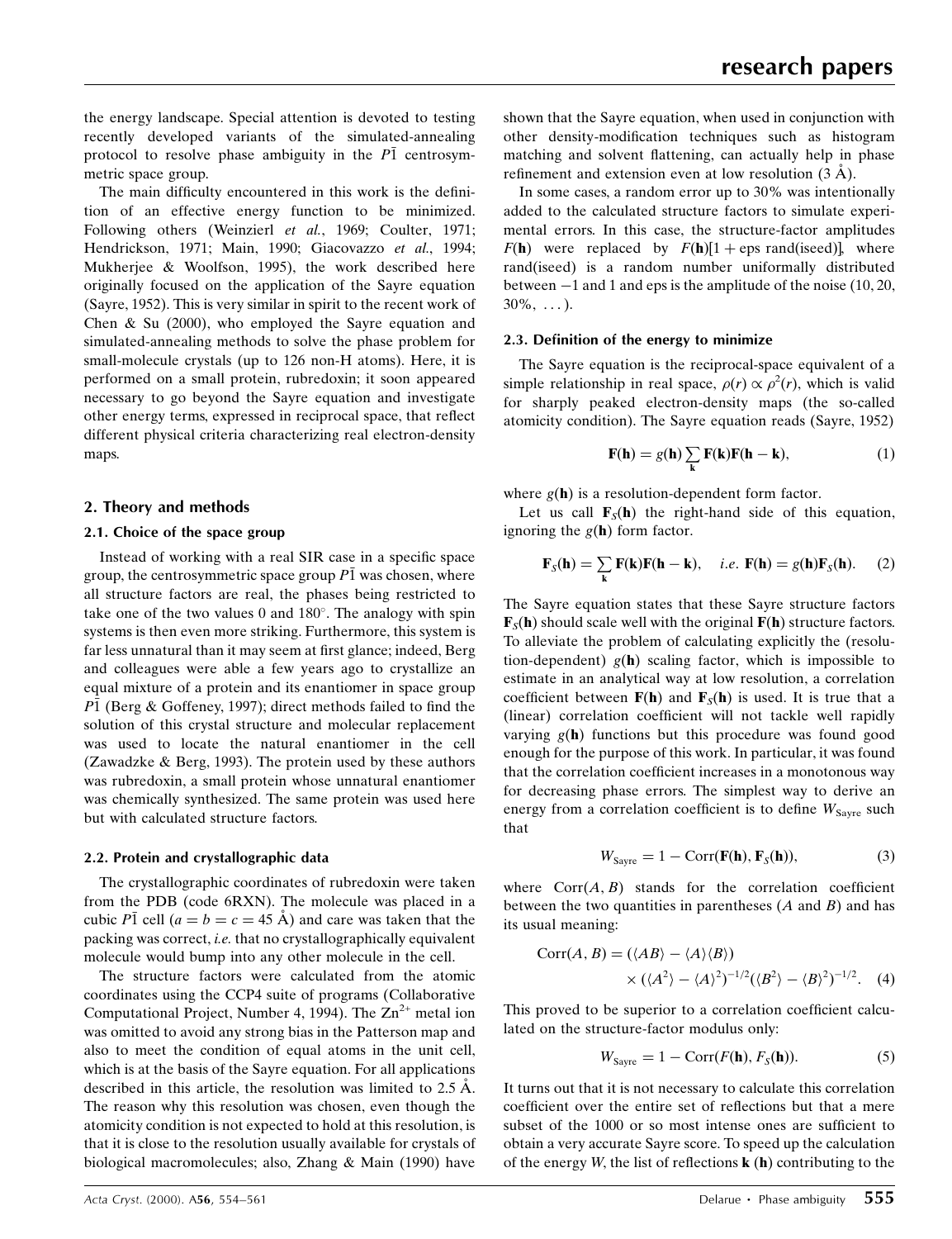summation in  $(1)$  is stored once and for all for each reflection h.

In  $P\overline{1}$ , all the structure factors are real, therefore they can be written

$$
\mathbf{F}(\mathbf{h})=F(\mathbf{h})s(\mathbf{h}),
$$

where  $s(\mathbf{h})$  is the sign of reflection **h**.

Substituting in (1), one gets

$$
s(\mathbf{h})F(\mathbf{h}) = g(\mathbf{h})\sum_{\mathbf{k}} F(\mathbf{k})F(\mathbf{h} - \mathbf{k})s(\mathbf{k})s(\mathbf{h} - \mathbf{k})
$$
 (6)

or

$$
s(\mathbf{h}) \propto \sum_{\mathbf{k}} J(\mathbf{k}, \mathbf{h} - \mathbf{k}) s(\mathbf{k}) s(\mathbf{h} - \mathbf{k}), \tag{7}
$$

where  $J(\mathbf{k}, \mathbf{h} - \mathbf{k}) = F(\mathbf{k})F(\mathbf{h} - \mathbf{k})$  can be seen as a coupling factor between reflections **k** and  $\mathbf{h} - \mathbf{k}$ , *i.e.* the strength of their interaction. In this form, substituting  $s(h)$  by the magnetization of a spin located at site h of a lattice, it can be seen that the sign-ambiguity problem in crystallography bears strong resemblance to problems of interacting spins in condensedmatter physics, even though the energy defined in  $(5)$  is more intricate than the one encountered in the classical Ising spin problem for example.

It is also possible to express in reciprocal space the a priori knowledge of the form of the electron density outside the protein, which should be constant and equal to zero. One way to express it is to impose  $\rho(\mathbf{r}) = \rho(\mathbf{r}) \eta(\mathbf{r})$ , where  $\eta(\mathbf{r})$  is the characteristic function of the envelope of the molecule. If  $G(k)$ is the Fourier transform of  $\eta(\mathbf{r})$ , one can define another energy function, in reciprocal space:

with

$$
\sum_{i=1}^{n} a_i
$$

 $W_{\text{Fav}} = 1 - \text{Corr}(\mathbf{F}(\mathbf{h}), \mathbf{F}_{\text{env}}(\mathbf{h})),$  (8)

$$
F_{\text{env}}(h) = \sum_{k} F(k)G(h - k).
$$

Hence, one can try to minimize a combination of the two, controlled by the mixing parameter  $\mu$ :

$$
W_{\text{tot}} = \mu W_{\text{Sayre}} + (1 - \mu) W_{\text{env}}.\tag{9}
$$

For the sake of completeness, it is in order to note here that the problem of using information from real-space constraints to break down the phase ambiguity in the SIR method has been re-examined recently by Gu et al. (1997) and Zheng et al. (1997).

Other types of energy were considered, mainly involving nearest-neighbour-position correlations in real space, but expressed in reciprocal space (see Bruinsma, 1988), but they were found to carry no phase constraint, all the information being contained in Patterson maps.

## 2.4. Terwilliger electron-density-map criterion, expressed in reciprocal space

The local roughness of the electron-density map is a good criterion to distinguish between protein and solvent regions. It can be used in real space to determine the limits of the molecule (Rees et al., 1990; Jones et al., 1991) and evaluate the quality of an experimental MIR map (Terwilliger & Berendzen, 1999). Its variance over the entire unit cell,  $\sigma_R^2$ , can be used to distinguish between good and poor maps; it can be expressed in reciprocal space via the formula (Terwilliger, 1999)

$$
\sigma_R^2 = \sum_{\mathbf{h}\neq 0} |\mathbf{R}(\mathbf{h})|^2,\tag{10}
$$

where the original notations were followed:

$$
\mathbf{R}(\mathbf{h}) = \mathbf{B}(\mathbf{h}) \exp[-2\pi^2 \sigma^2 S(\mathbf{h})^2] - \mathbf{B}(\mathbf{h})^{\text{AVG}} \tag{11}
$$

with

$$
\mathbf{B}(\mathbf{h}) = \sum_{\mathbf{k}} \mathbf{F}(\mathbf{k}) \mathbf{F}(\mathbf{h} - \mathbf{k}) \tag{12}
$$

$$
\mathbf{B}(\mathbf{h})^{\text{AVG}} = \sum_{\mathbf{k}} \mathbf{Q}(\mathbf{k}) \mathbf{Q}(\mathbf{h} - \mathbf{k}). \tag{13}
$$

In this last equation,  $Q(h)$  is defined by

$$
\mathbf{Q}(\mathbf{h}) = \mathbf{F}(\mathbf{h}) \exp[-2\pi^2 \sigma^2 S(\mathbf{h})^2],\tag{14}
$$

where

 $S(h)$  is the inverse of the resolution and  $\sigma = 2.5 \text{ Å}$ . (15)

#### 2.5. Monte Carlo and simulated-annealing methods

Each time a simulation was run, the initial configuration of the system  $\{s(h)\}\$  was chosen randomly, *i.e.* a random number (either  $+1$  or  $-1$ ) was drawn for each reflection.

Monte Carlo simulations were performed in the usual way: a reflection was picked at random, then the energetic cost  $\Delta E$ of flipping its sign was calculated and the move was accepted if  $\Delta E$  was negative or if it satisfied the so-called Metropolis recipe (Metropolis et al., 1953). Unless otherwise stated, the random generator was ran2 of Numerical Recipes (Press et al., 1992). In some cases, other random generators were used, with similar results.

Care was taken to minimize the number of calculations involved in the evaluation of  $\Delta E$ ; this allowed for about  $3 \times 10E+5$  sweeps of the spin system (usually 1000 reflections or so) in 12 h of CPU on a DEC Alpha PWS500 workstation.

Simulated annealing was performed (Kirkpatrick et al., 1983) with an exponential cooling protocol. The energy fluctuations were monitored by plotting the specific heat, which reads:

$$
C_{\nu}(T) = (\langle E^2 \rangle - \langle E \rangle^2) / k_B T^2. \tag{16}
$$

This quantity is useful because it helps to locate where the phase transition (if any) takes place (Kirkpatrick et al., 1983). In our case, 'phase transition' means transition from a random phase set to the closest available phase set minimizing the energy; there is no guarantee that the minimum is the global one and not a local one. The reason why the  $C_v(T)$  reaches a maximum is the following: intuitively, one can see that at low temperature there is no fluctuation any more, the system is frozen and the numerator ensures that  $C_v$  reaches zero. At high temperatures, there are large fluctuations but the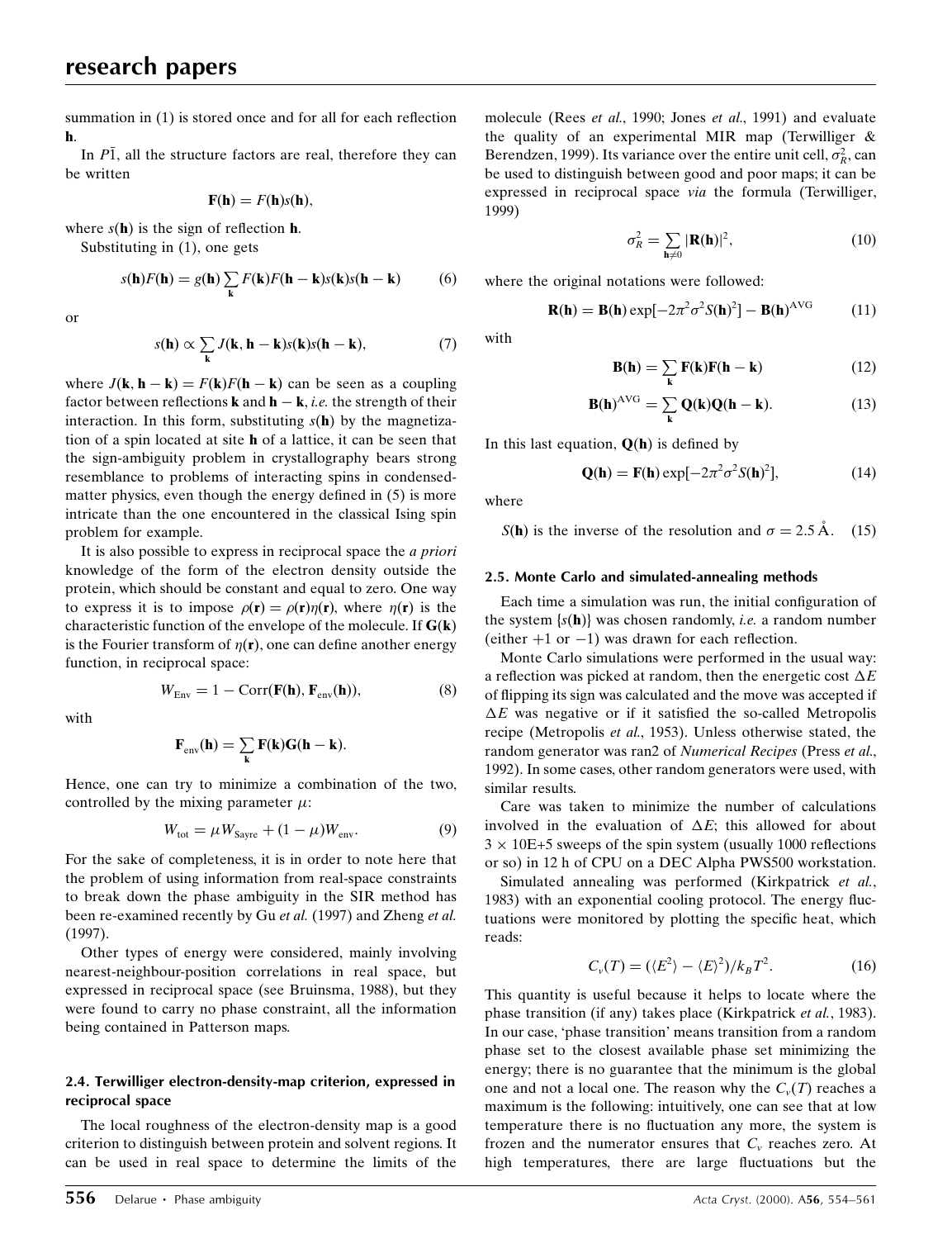denominator ensures that  $C_v$  is also tending to zero. In between, it reaches a maximum at  $T_c$ , where it is recommended to decrease the temperature slowly (Newman & Barkema, 1999).

In terms of CPU, 250 temperature steps could be performed in 4 h CPU, with 400 sweeps of the 1000 reflections system at each step, a grand total of 10E+8 attempts to change phases. A typical 2% decrease of the temperature at each step was applied, spanning roughly two orders of magnitude, from 0.0003 to 0.000003. This range was determined by looking at the  $C_v(T)$  curve in a quick preliminary simulation using a larger rate of temperature decrease, just to spot the transition temperature  $T_c$ .

To get an idea of the number of cycles to do at each temperature, a longer simulation was performed to calculate the auto-correlation function  $\chi(t)$  and estimate its characteristic decay time  $\tau$  (Newman & Barkema, 1999) at different temperatures.

$$
\chi(t)/\beta = \int dt' [m(t') - \langle m(t')\rangle][m(t+t') - \langle m(t+t')\rangle], \quad (17)
$$

where  $\langle m(t) \rangle$  is the mean sign of the reflection, per reflection, at time t of the simulation.

The correlation time  $\tau$  was estimated by fitting the  $\chi(t)$ function to the theoretical curve

$$
\chi(t) = \chi(0) \exp(-t/\tau). \tag{18}
$$

In some test cases designed to study the energy landscape and check out the algorithm, a certain percentage of phases was imposed to their 'native' values. Those reflections whose phase (sign) were imposed and set to their native value for the rest of the simulation were chosen randomly. The percentage of imposed reflections refers to the fraction of the working set (usually 1000 reflections) being unrefined and correct.

Unless otherwise stated, three phase reflections were always imposed to remove origin definition problems.

#### 2.6. Extension to P1 and other space groups

It is also possible to perform Monte Carlo simulations in any space group, sampling the phases at 45, 135, 225 and 315°. In this case, the most efficient method is the so-called rejectionless Monte Carlo method, whereby at each step the four energies  $E(\varphi = 45^{\circ})$ ,  $E(\varphi = 135^{\circ})$ ,  $E(\varphi = 225^{\circ})$  and  $E(\varphi = 315^{\circ})$ are evaluated for the reflection under consideration and their Boltzmann factors calculated. Their sum is normalized to one and the resulting normalized weights are used to choose just one of them according to the outcome of a random generator. This method is also known as the Gibbs sampling method (Newman & Barkema, 1999).

## 3. Results

#### 3.1. Validity of the energy function

First, the validity and consistency of the energy function have to be established. In order to do so, the energy defined in (5),  $W_{\text{Sayre}}$ , was calculated for different percentages of imposed phases. As expected, it was found that the energy is

decreasing with an increasing percentage of correct reflections  $(Fig. 1)$ . Evidently, this is a necessary but not sufficient condition if one wants to use powerful minimization techniques. Next, the amount of computing time needed to evaluate the energy was reduced by working with the minimum number of reflections, while still giving a sufficiently accurate result. In practice, it is enough to work with the top 1000 most intense reflections (Fig.  $2a$ ). Alternative definitions of the energy function were also considered. Working with a correlation coefficient calculated on the modulus of structure factors instead of the full (signed) structure factors turned out to be less discriminative (Fig. 1). The influence of noise on the data was also investigated (Fig.  $2b$ ) and found to be small; below 20% for the noise amplitude.

As a complement, the same dependency on the percentage of imposed phases of two other energy criteria was investigated, namely the envelope score  $(Fig. 1)$ , whose definition  $(8)$ in reciprocal space follows the same kind of formalism as the Sayre score, and the local roughness of the map, the Terwilliger score,  $\sigma_R^2$ , as defined recently (Terwilliger, 1999, data not shown). Both also satisfy the necessary conditions of being a monotonously decreasing function for more and more correct phase sets. They are also based on different physical properties of the electron-density maps and could therefore be used in combination with each other, in the hope of reducing the number of false (local) minima in the energy landscape.

However, the calculation of the envelope score necessitates the knowledge of the envelope characteristic function, while the Terwilliger criterion does not; the former is therefore a somewhat less artificial and more general score than the latter.

## 3.2. Simulated-annealing and related protocols

Simulated-annealing protocols were tried at different percentages of imposed phases as a way to understand the energy landscape of the system. It was found that relatively simple protocols were able to find the right solution  $[i.e.$  the right {s(h)} phase ensemble] for percentages of imposed



#### Figure 1

Influence of the percentage of imposed phases on the Sayre score, as calculated from equation (3) (modulus and phase) and as calculated from equation  $(5)$  (modulus only); the envelope score defined in equation  $(8)$  is also shown for comparison.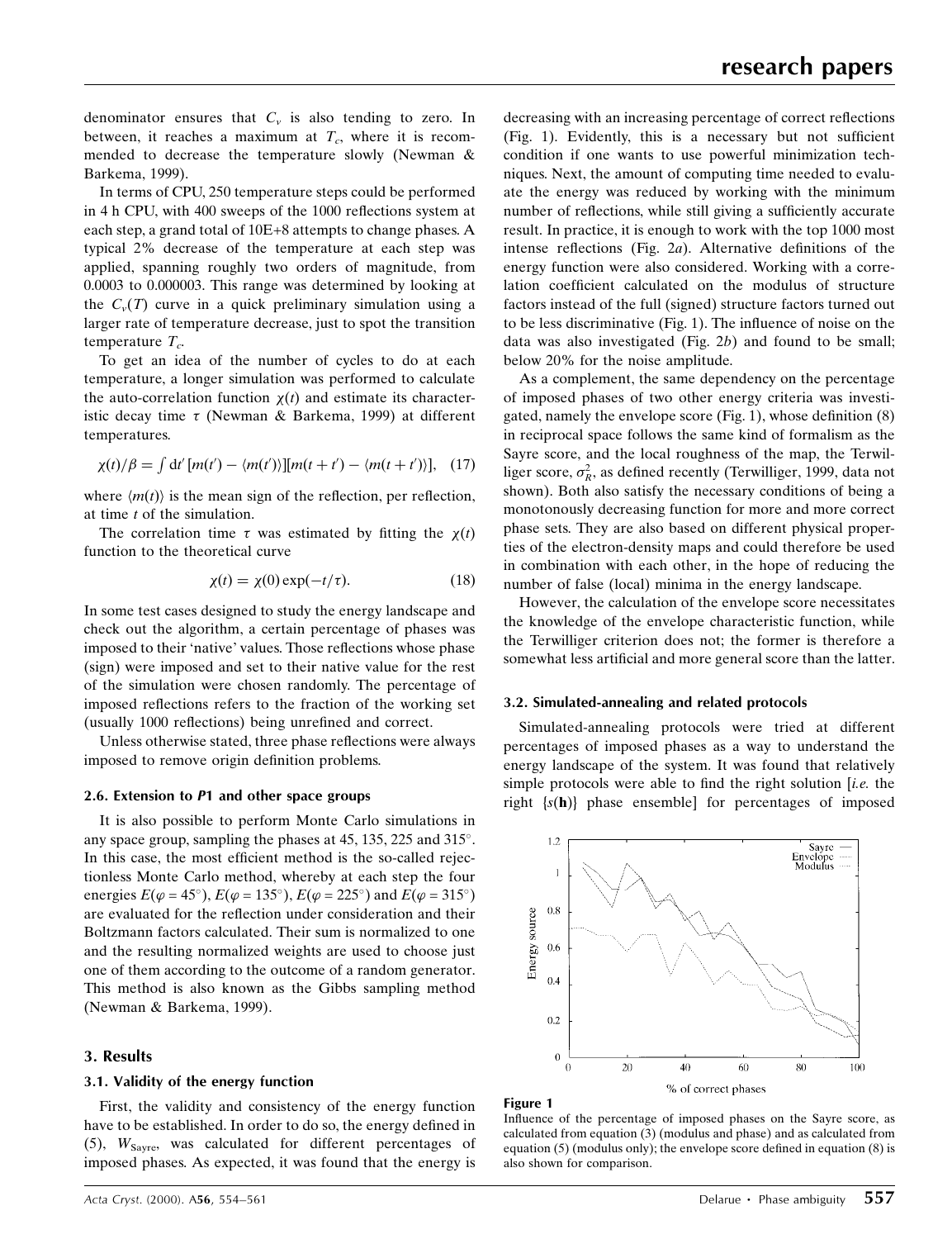phases as low as 5% (see Fig. 3). The transition was easy to spot using the  $C_v(T)$  curve (Kirkpatrick *et al.*, 1983). However, no slowing down of the correlation time  $\tau$  as defined in (18) was observed around  $T_c$ . Convergence at 10% of imposed phases in the working set necessitated at least 400 sweeps at each temperature step and a decrease in temperature of 0.98 at each of the simulated-annealing steps. Using this procedure at 5% of imposed phases in the working set, convergence was sometimes (but not always) achieved, depending on the initial configuration. At 2% of imposed phases, longer and more sophisticated cooling protocols had to be used, with only limited success: for instance, 500 temperature cycles with a decreasing rate of 0.99 and 1000 sweeps each time, with a grand total of  $5.0 \times 10E+8$  attempts to switch phases, lead to convergence only once. Because this procedure is more CPU time consuming, only a limited number of starting configurations could be tried.

The influence of noise on the structure factors was also investigated, at 10% of imposed phases, with the amplitude of noise varying from 0 to 20%, in steps of 5%, all simulations converged to the right solution (data not shown).



Figure 2

(a) Influence of the number of the most intense reflections  $N_{\text{ref}}$  included in the summation involved in equations (1) and (3) on the Sayre score. For most applications in this paper,  $N_{\text{refl}}$  was set to 1000. (b) Influence of the noise amplitude (in  $\%$ , x axis) on the Sayre score (y axis).

A number of different simulated-annealing-related protocols (see Berne & Straub, 1997) were then implemented and tested, at lower percentages of imposed phases.

Among them, the so-called `threshold accepting' algorithm was at least as successful as simulated annealing. In this method, a move is accepted depending on the sign of the difference between  $\Delta E$  and an 'accepting threshold', which is gradually decreased in the simulation (Berg, 1993, and references therein). The initial value of the `accepting threshold' has to be adjusted by trial and error.

A variant of the Metropolis criterion, based on the Tsallis entropy, was also tried. It is supposed to allow for longer steps to be taken in the energy landscape, as in Levy flights (Andricioaei & Straub, 1996).

Another variant is to do a normal simulated-annealing simulation, to locate the transition temperature using the  $C_v(T)$  curve and to reiterate the cooling procedure at a lower rate (say half the original rate) several times, starting just below  $T_c$ , for instance at  $0.8T_c$ ; this is called 'simulated bouncing' (Schneider et al., 1998). To locate the transition temperature in noisy  $C_v(T)$  curves, a non-linear fit (Press *et al.*, 1992) with a sum of two exponentials was performed and gave good results.

Finally, a procedure called simulated tempering was also tried, where the system is free to adjust its temperature by choosing among a discret set of possible values (usually around 20) so that each of them is sampled more or less uniformly in the simulation. This procedure is more lengthy since it is necessary to run the simulation at least twice. The first run is used just to determine the weights for each temperature of the ensemble, using histograms of visits; these weights are determined recursively (Marinari & Parisi, 1992; Hansmann & Okamoto, 1998).



#### Figure 3

Results of several simulated-annealing simulations at different percentages of imposed phases. From left to right: 25, 20, 15, 10, 5% of imposed phases. The horizontal axis represents the temperature cycle number multiplied by 10, with 400 sweeps of the phases being performed at each temperature step. Each simulation includes 210 temperature cycles. The Sayre score is the quantity being minimized, while the percentage of correct phases is monitored as well as the specific heat  $C_v(T) = (\langle E^2 \rangle - \langle E \rangle^2)/k_B T^2$ .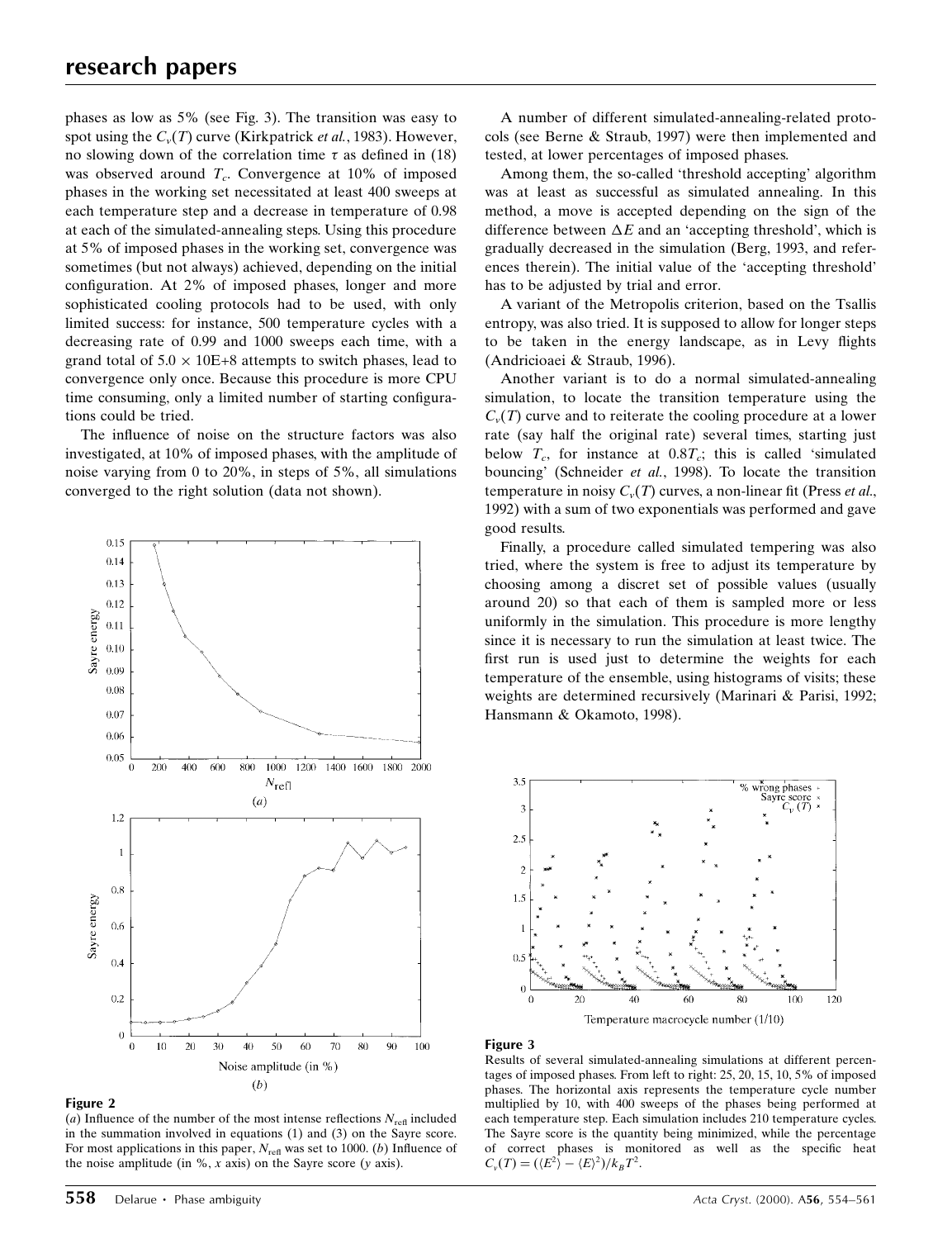In some cases, threshold accepting gave better results than plain simulated annealing, especially in 2% of imposed phases, but in no case was any algorithm capable of finding the right solution at 0% of imposed phases. Therefore, it appears that, in the absence of any phase restraint, the Sayre score is not enough to distinguish the right solution from an ensemble of other solutions with scores as low as the correct solution, but completely wrong. This is not entirely unexpected on the basis of a recent detailed theoretical study aimed at characterizing the energy landscape of popular energy terms for phase improvement and/or refinement (Baker et al., 1993).

To further understand the energy landscape, the scores of flipping one phase at a time were calculated, starting from the native configuration. This provides a picture of the neighbourhood of the right solution in the energy landscape. While most of the flips did not vary the energy very much, it was



#### Figure 4

Characterization of the energy landscape and phase relationships. (a) Histogram of the number of reflections having a given Sayre score after the flip of just one phase, starting from the minimal conformation; there is one reflection whose flip brings the Sayre score from 0.0575 to 0.235. The mean value of the new score for one (and only one) wrong phase sign is 0.0590, with a r.m.s.d. of 0.0063.  $N_{\text{refl}}$  was set to 2500. (b) Correlation between the Sayre score and the percentage of wrong phases in randomly generated different phase-set configurations, expressed as the Hamming distance from the true solution.

noticed that a couple of them have a disastrous effect on the score; this can be seen in the histogram presented in Fig.  $4(a)$ . Reciprocally, this means that the system can have a score quite far away from the minimum score and be actually only one flip away from it. Therefore, the correlation between the difference in scores of two configurations and their Hamming distance is far from being perfect. This is illustrated in Fig. 4(b).

#### 3.3. Multistart Monte Carlo simulations

It was noticed, in the course of the numerous different simulated-annealing protocols that were tried at low percentages of imposed phases (*i.e.* below  $5\%$ ), that convergence depended a lot on the initial configuration (which is chosen randomly, in the limit of imposed phases). It was therefore decided to try multistart simulations, as this is also commonplace in direct-methods strategies (e.g. Debaerdemaeker et al., 1988; Mukherjee, 1999). In practice, a rather crude simulatedannealing protocol was chosen, in exchange for a large number of trial initial configurations. As judged both through the envelope score and the percentage of correct phases, this strategy proved successful, with a rate equal to  $2/23$  (Fig. 5a).

Since both these criteria require some a priori knowledge of the right solution, there is a need to discriminate between right and wrong configurations in the absence of any other information. One possibility is to express in reciprocal space an index measuring fluctuations in the actual electron-density map corresponding to the phase set being tested. This criterion has been recently expressed in reciprocal space by T. C. Terwilliger and has been implemented here (see Theory and methods). It readily identifies the correct solution (Fig. 5b), in the sense that the correct solution is the one corresponding to the absolute minimum of this energy function, among all the different simulations with different starting configurations.

## 4. Discussion

We have shown here that it is possible to resolve the phaseambiguity problem in the  $P\bar{1}$  space group by applying a widely used numerical technique in condensed-matter physics, namely simulated annealing in the multistart mode.

The main difficulty encountered in this work is the definition of an energy function for which the right solution is the absolute minimum, with an energy spectrum such that the 'native' configuration is well detached from all the other (wrong) ones. Such a criterion does not exist to our knowledge, meaning that it would be meaningless to refine one trial configuration against any existing energy function (see Baker et al., 1993). The only thing that can be performed therefore is to minimize one physically sound energy, while monitoring another (independent) one allowing one to distinguish whether or not the converged solution is correct. In other words, optimization of one criterion provides `admissible' maps, among which the right one ought to be selected out by another criterion. The Terwilliger  $\sigma_R^2$  index proved successful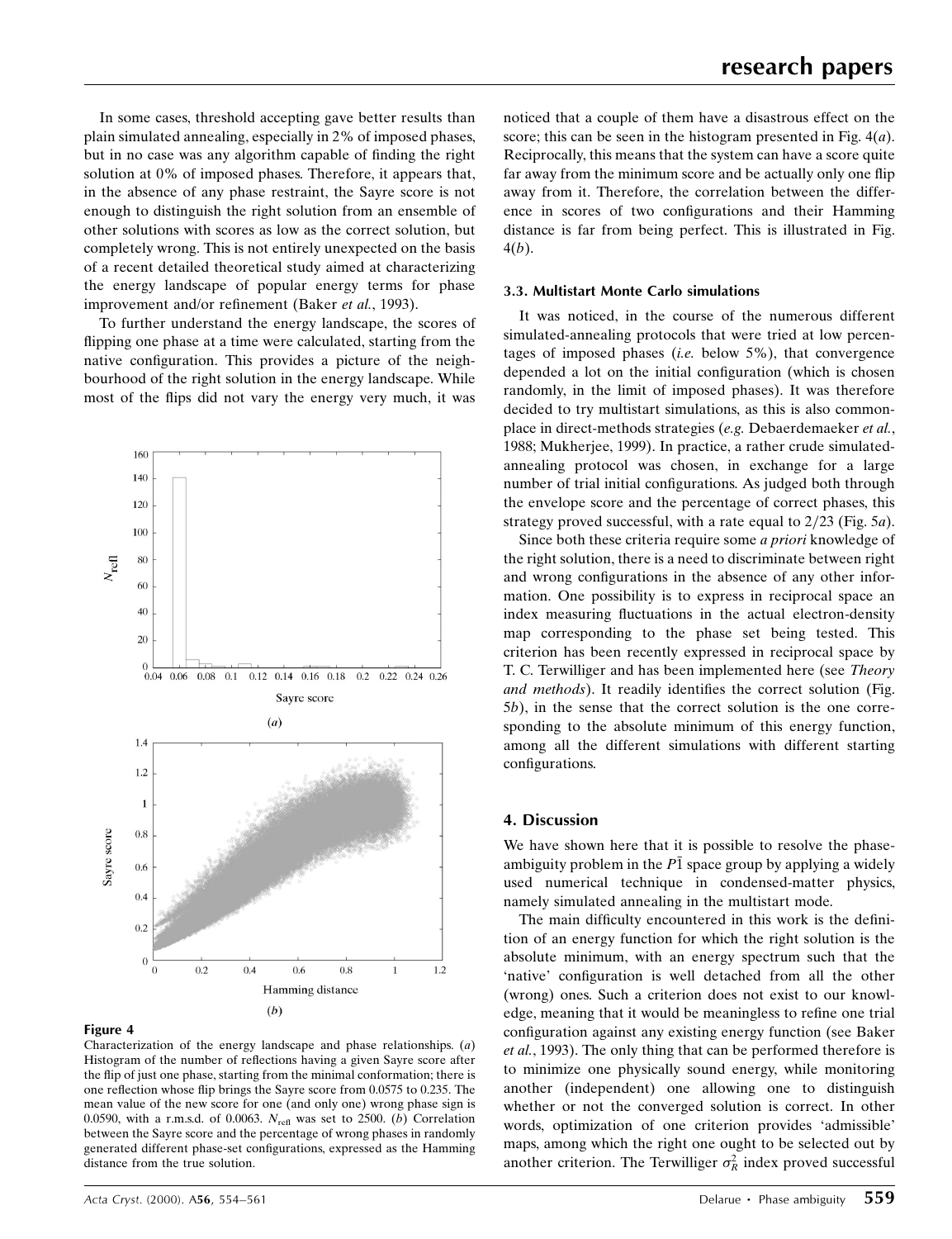to carry out this program and the phase ambiguity was indeed broken in our test case.

Knowledge of the shape of the molecule is a plus since it allows for the use of an envelope score, which also readily identifies the right set of phases. Even though this kind of information is not always available, there is hope that it will be more so in the near future because significant progress has been recently accomplished in the field of low-resolution three-dimensional structure reconstruction of biological macromolecules from experimental SAXS data in solution (Chacon et al., 1998; Svergun, 1999; Walther et al., 2000). However, even if the shape of the envelope is known, the problem remains to locate it in the unit cell; this amounts to a low-resolution molecular replacement problem, which could be solved using standard techniques.

In space group  $P\bar{1}$  (as in any other space group for that matter), the set of imposed phases could come from experimentally determined phases for some reflections (Weckert  $\&$ Hummer, 1997; Shen, 1998). Simulations along these lines,





(a) Multistart simulated annealing at 0% of imposed phases. The minimized Sayre score, the specific heat curve  $C_v(T)$  as well as the percentage of correct phases are indicated. (b) Same as  $(a)$  but monitoring the Terwilliger reciprocal-space map quality index  $\sigma_R^2$ . 23 different optimizations with different starting points are represented, with just 2 of them being successful.

where the phases of a small subset of reflections are imposed, have already been reported for protein crystallography (Mo et al., 1996). It is not unreasonable to foresee that these methods will be more widely used in the near future.

Another promising avenue of research would be to impose connectivity in the map, as originally suggested by Baker et al. (1993). Lunin et al. (1999) recently reported some work in this direction, albeit at low resolution only.

Finally, the method has been applied to break down phase ambiguity in the SIR method of protein crystallography. Preliminary tests in space group  $P2_12_12_1$  showed that the correct phases are quickly recovered, with the centric reflections playing the role of reflections with imposed phases.

It is a pleasure to thank P. Koehl, T. Garel and H. Orland as well as S. Doniach for helpful and stimulating discussions. Thanks also are due to P. Dumas for careful reading of the manuscript.

## References

- Andricioaei, I. & Straub, J. E. (1996). *Phys. Rev. E*, 53, R3055–R3058. Baker, D., Krukowski, A. E. & Agard, D. A. (1993). Acta Cryst. D49, 186±192.
- Beran, P. & Szöke, A. (1995). Acta Cryst. A51, 20-27.
- Berg, B. A. (1993). Nature (London), 361, 708-710.
- Berg, J. M. & Goffeney, N. W. (1997). Methods Enzymol. 276, 619±627.
- Berne, B. & Straub, J. E. (1997). Curr. Opin. Struct. Biol. 7, 181-189. Bhat, T. N. (1990). Acta Cryst. A46, 735-742.
- Blow, D. M. & Crick, F. H. C. (1959). Acta Cryst. 12, 794-802.
- Blundell, T. & Johnson, L. (1976). Protein Crystallography. New York: Academic Press.
- Bruinsma, R. (1988). Phys. Rev. Lett. 61, 1966-1970.
- Chacon, P., Moran, F., Diaz, J. F., Pantos, E. & Andreu, J. M. (1998). Biophys. J. 74, 2760-2775.
- Chen, Y. & Su, W. P. (2000). Acta Cryst. A56, 127-131.
- Collaborative Computational Project, Number 4 (1994). Acta Cryst. D<sub>50</sub>, 760–763.
- Coulter, C. L. (1971). Acta Cryst. B27, 1730-1740.
- Debaerdemaeker, T., Germain, G., Main, P., Refaat, L. S., Tate, C. & Woolfson, M. M. (1988). MULTAN88. A System of Computer Programs for the Automatic Solution of Crystal Structures from X-ray Diffraction Data. Universities of York, England, and Louvain, Belgium.
- Delarue, M. & Orland, H. (2000). Acta Cryst. A56, 562-574.
- Giacovazzo, C., Siliqi, D. & Ralph, A. (1994). Acta Cryst. A50, 503±510.
- Gu, Y. X., Zheng, C. D., Zhao, Y. D., Ke, H. M. & Fan, H. F. (1997). Acta Cryst. D53, 792-794.
- Hansmann, U. E. & Okamoto, Y. (1998). J. Comput. Chem. 18, 920±933.
- Hendrickson, W. A. (1971). Acta Cryst. B27, 1474-1475.
- Jones, E. Y., Walker, N. P. C. & Stuart, D. I. (1991). Acta Cryst. A47, 753±770.
- Khachaturyan, A., Semenovskaya, S. & Vainshtein, B. (1981). Acta Cryst. A37, 742-754.
- Kirkpatrick, S., Gellatt, C. D. Jr & Vecchi, M. P. (1983). Science, 220, 671±680.
- Lunin, V. Y., Lunina, N. L. & Urzhumstev, A. G. (1999). Acta Cryst. A55, 916-925.
- Main, P. (1990). Acta Cryst. A46, 372-377.